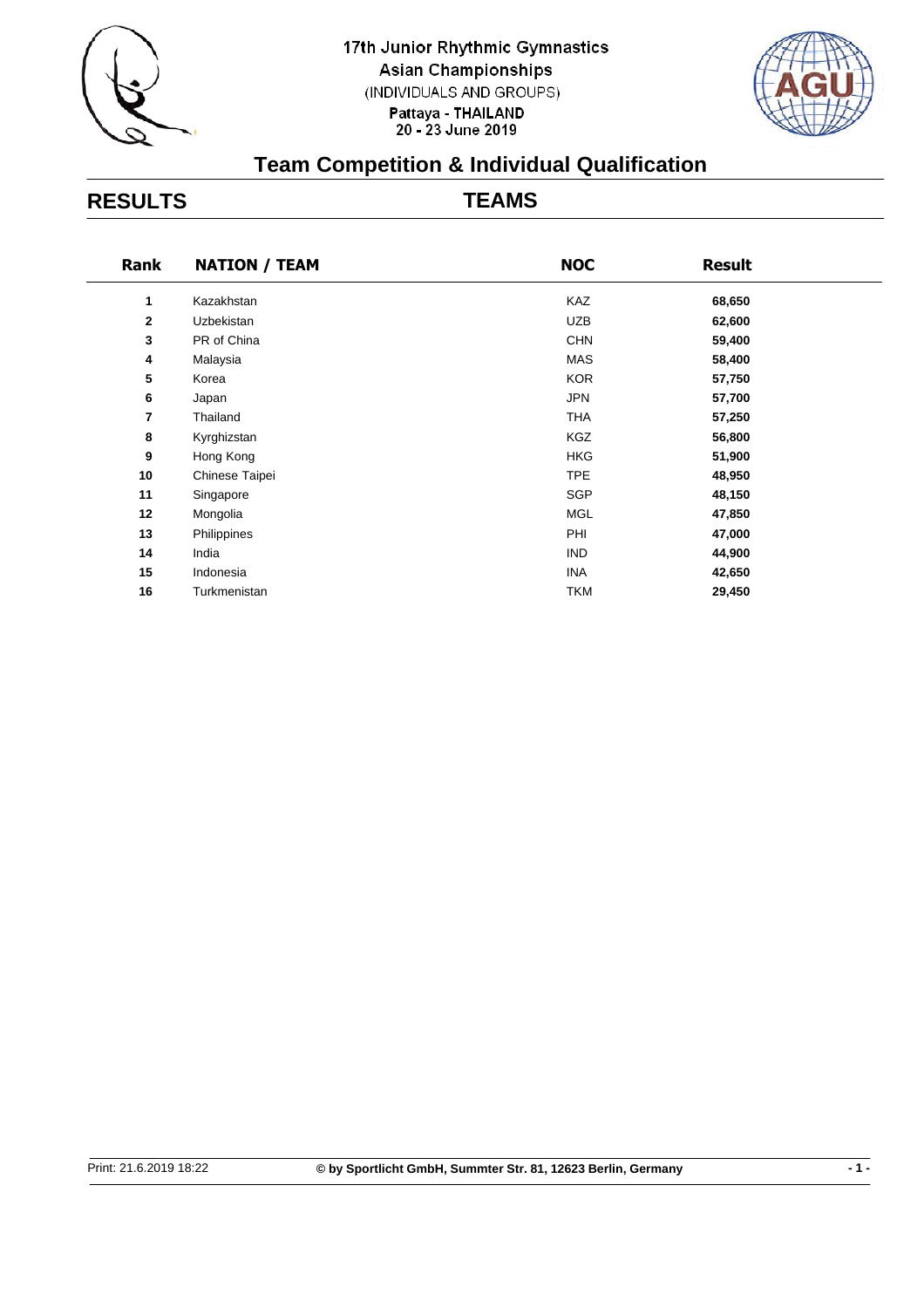



## **RESULTS ROPE Rank BIB NAME NOC D ( DB / DA ) E Penalty Total 1** 17 TANIYEVA, Elzhana KAZ 8,400 (4,3/4,1) 7,850 0,05 **16,200 2** 43 IKROMOVA, Takhmina UZB 8,600 (4,5/4,1) 7,350 **15,950 3** 23 FAKHRI YASSIN, Iman Alisha MAS 7,800 (3,4/4,4) 6,700 **14,500 4** 3 WANG, Lanjing CHN 7,500 (3,6/3,9) 6,900 **14,400 5** 46 KIM, Garam KOR 7,100 (3,5/3,6) 6,150 **13,250 6** 36 WEA-U-SENG, Mareya THA 6,300 (3,5/2,8) 6,650 **12,950 7** 24 ERDENEBAYAR, Lkhagvatsetseg MGL 7,200 (3,4/3,8) 5,750 **12,950 8** 13 SUZUKI, Naruha JPN 6,500 (3,5/3,0) 6,650 0,35 **12,800**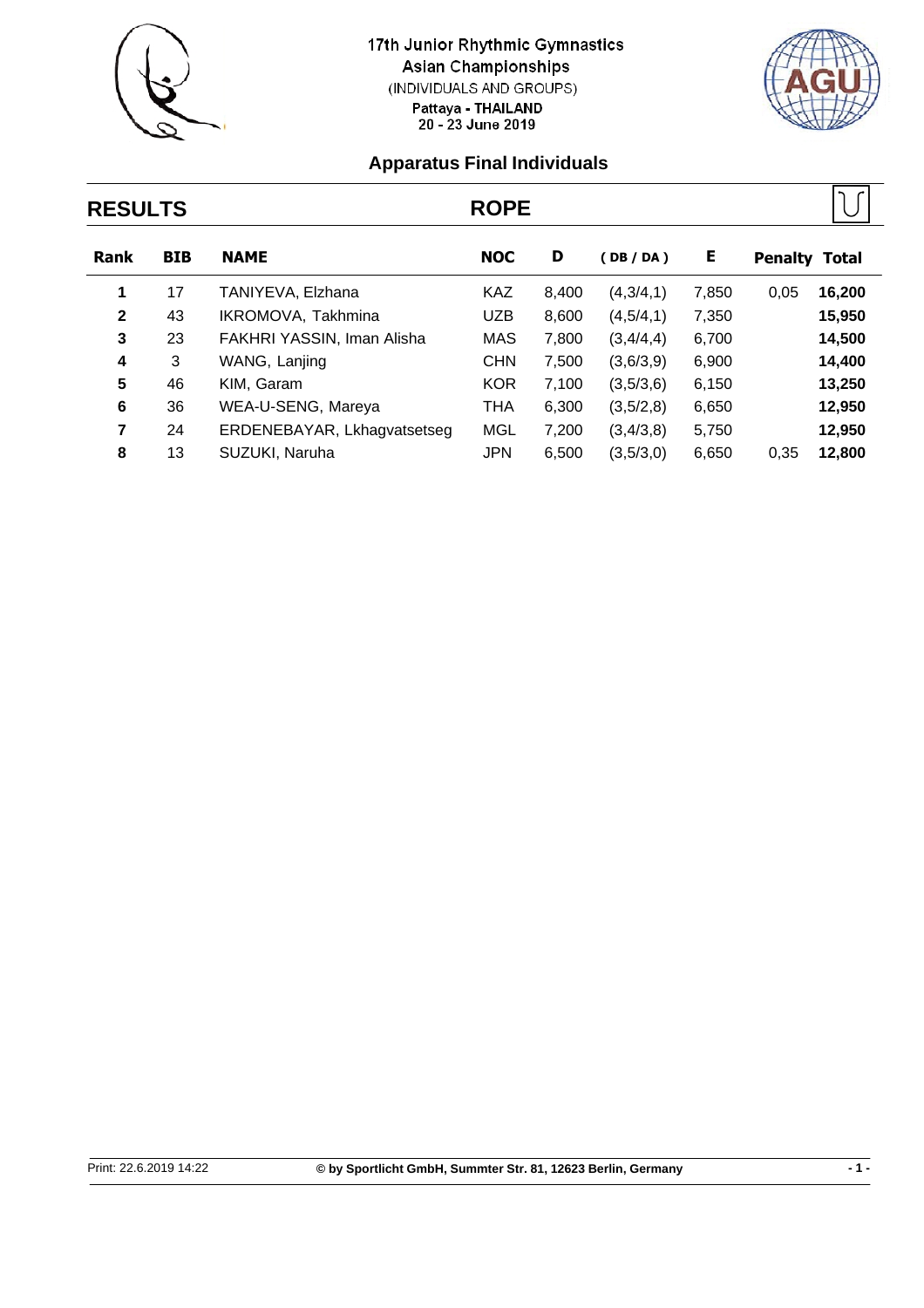



## **RESULTS BALL Rank BIB NAME NOC D ( DB / DA ) E Penalty Total 1** 42 RAKHIMOVA, Yosmina UZB 10,200 (4,7/5,5) 7,700 **17,900 2** 2 YANG, Ruiting CHN 9,600 (3,7/5,9) 7,500 **17,100 3** 14 IKUNO, Fuka JPN 8,900 (3,9/5,0) 7,800 **16,700 4** 44 SHIM, Jieun KOR 9,100 (3,7/5,4) 7,450 **16,550 5** 16 BAKATOVA, Sabina KAZ 9,800 (3,8/6,0) 6,750 0,20 **16,350 6** 19 PAPUSHINA, Sabina KGZ 7,500 (2,5/5,0) 6,450 **13,950 7** 39 LIU, Ying-Hsuan TPE 7,400 (3,4/4,0) 6,200 0,05 **13,550 8** 34 PEERAMATUKORN, Piyada THA 6,900 (2,9/4,0) 5,150 **12,050**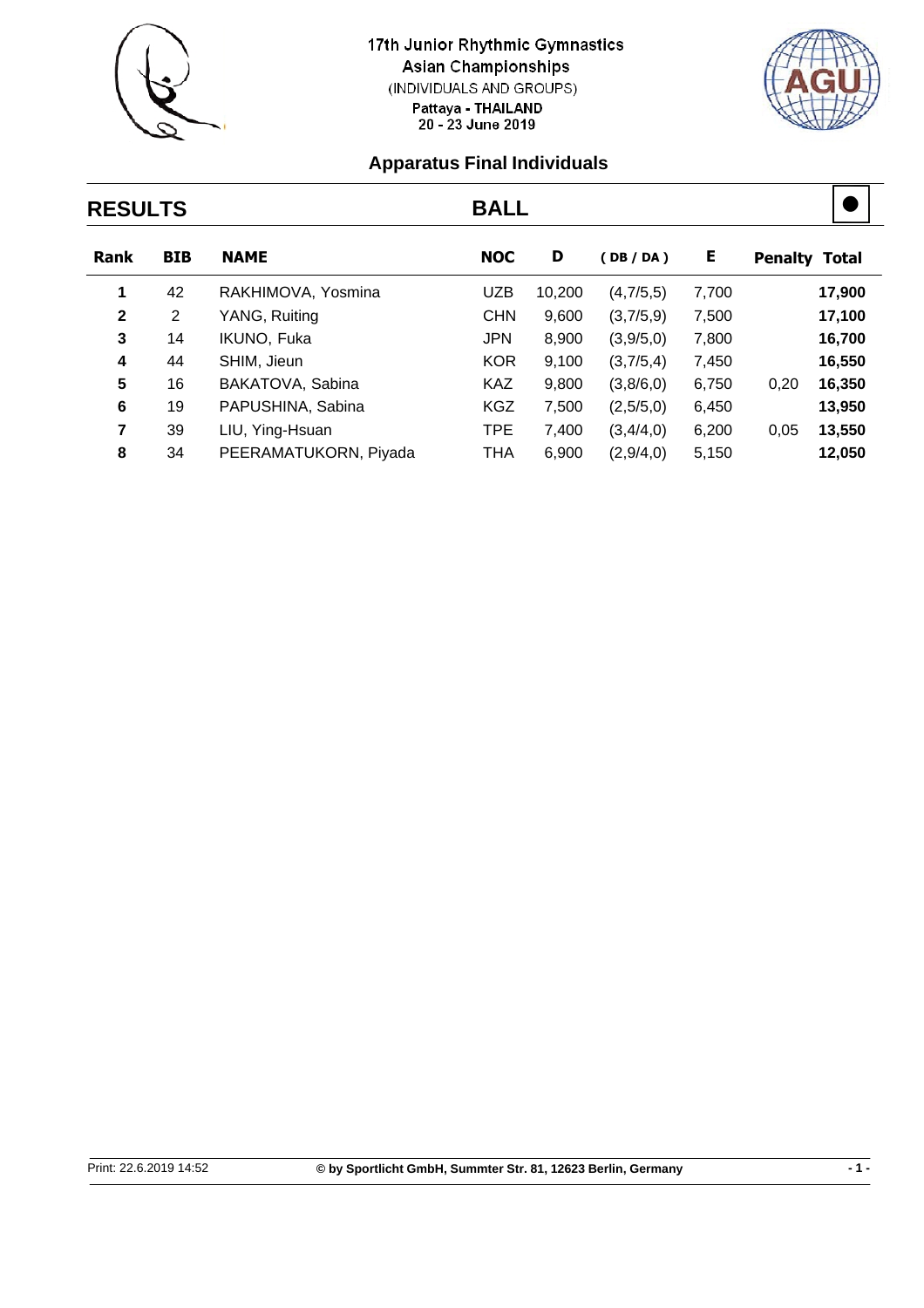



# **RESULTS CLUBS Rank BIB NAME NOC D ( DB / DA ) E Penalty Total 1** 1 ZHAO, Yue CHN 8,700 (4,0/4,7) 7,650 **16,350 2** 16 BAKATOVA, Sabina KAZ 9,400 (4,6/4,8) 6,800 **16,200 3** 15 TAGUCHI, Hisano JPN 8,400 (3,9/4,5) 7,350 **15,750**

| $\overline{4}$ | 18 | MUSTAFINA, Karina     | <b>KGZ</b> | 9.300 | (4,2/5,1)             | 5.950 | 15.250 |
|----------------|----|-----------------------|------------|-------|-----------------------|-------|--------|
| 5.             | 21 | LAI. Yun Jo           | MAS        | 8.300 | (3,8/4,5)             | 6.250 | 14,550 |
| 6              | 34 | PEERAMATUKORN, Piyada | THA        | 7.700 | (4,2/3,5)             | 6.650 | 14,350 |
|                | 47 | SHIN. Yubin           | KOR.       |       | 7,700 (3,1/4,6) 5,750 |       | 13.450 |
| 8              | 49 | KALE, Sanyukta        | IND.       | 7,300 | (3,5/3,8)             | 5,800 | 13,100 |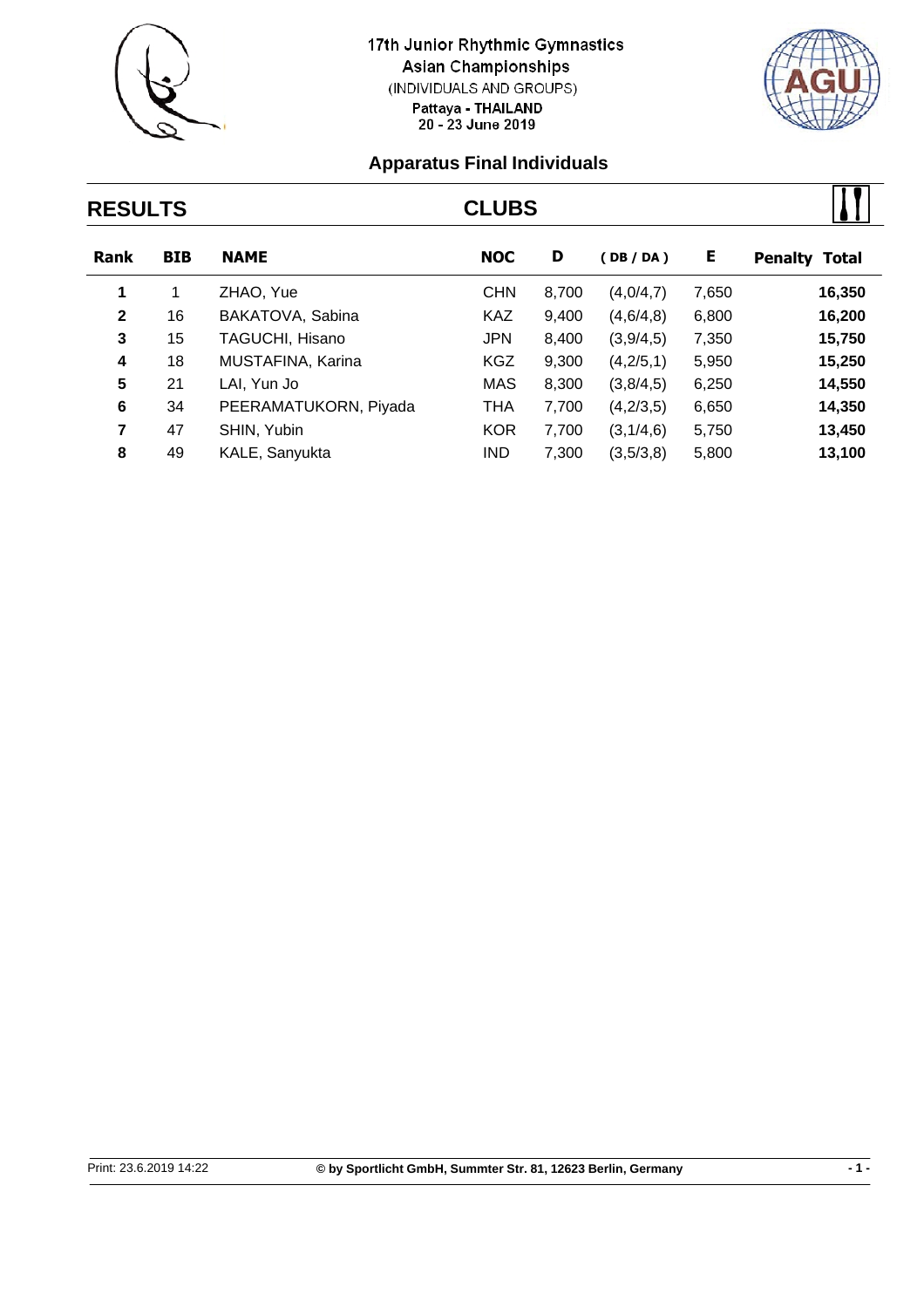



## **RESULTS RIBBON Rank BIB NAME NOC D ( DB / DA ) E Penalty Total 1** 43 IKROMOVA, Takhmina UZB 8,700 (4,2/4,5) 6,600 **15,300 2** 45 LEE, Yewon KOR 8,200 (3,7/4,5) 6,600 **14,800 3** 17 TANIYEVA, Elzhana KAZ 7,800 (4,1/3,7) 6,900 **14,700 4** 22 NG, Joe Ee MAS 7,500 (3,6/3,9) 6,750 **14,250 5** 18 MUSTAFINA, Karina KGZ 7,900 (3,7/4,2) 5,750 **13,650 6** 28 TIJAM, Jessica PHI 7,700 (3,7/4,0) 5,900 **13,600 7** 1 ZHAO, Yue CHN 7,500 (4,1/3,4) 6,000 **13,500 8** 35 CHUMCHOOCHAN, Dolporn THA 6,500 (3,4/3,1) 5,400 **11,900**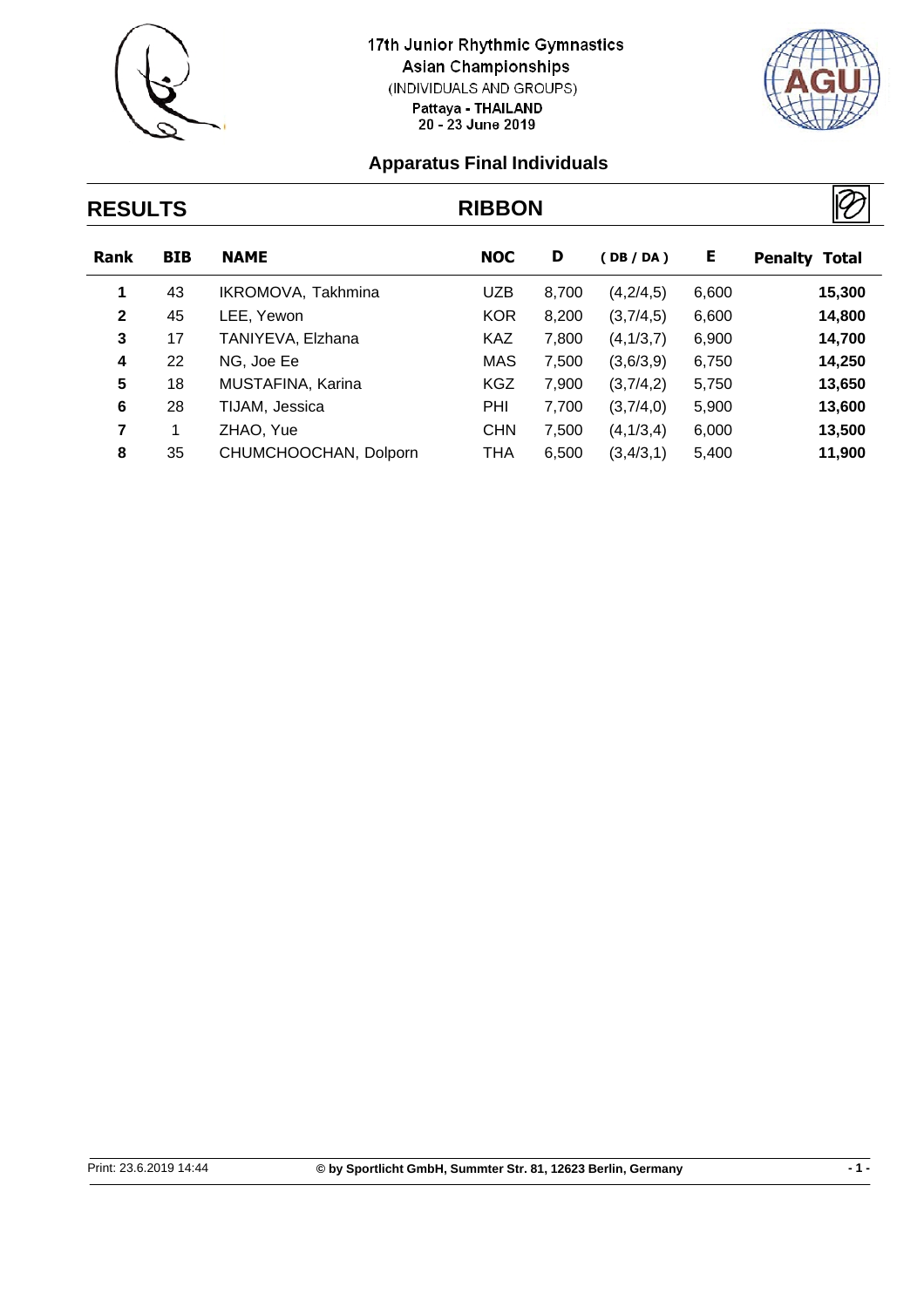



### **All Around & Groups Qualification**

## **RESULTS**

|                         |            |                    |            |     | 5 HOOPS          |                     | <b>5 RIBBONS</b> |                     |              |
|-------------------------|------------|--------------------|------------|-----|------------------|---------------------|------------------|---------------------|--------------|
| Rank                    | <b>BIB</b> | <b>NATION/CLUB</b> | <b>NOC</b> |     | $\left(5\right)$ | <b>Score</b><br>Rk. |                  | <b>Score</b><br>Rk. | <b>Total</b> |
| 1                       | 209        | Uzbekistan         | <b>UZB</b> | D   | 12,900           | 18,100              | 10,600           | 14,750              | 32,850       |
|                         |            |                    |            | E   | 5,200            | (2)                 | 4,450            | (1)                 |              |
|                         |            |                    |            | Pen |                  |                     | 0,30             |                     |              |
| $\mathbf{2}$            | 203        | Kazakstan          | KAZ        | D   | 12,600           | 18,250              | 8,900            | 12,800              | 31,050       |
|                         |            |                    |            | E   | 5,650            | (1)                 | 3,900            | (3)                 |              |
|                         |            |                    |            | Pen |                  |                     |                  |                     |              |
| $\mathbf{3}$            | 202        | Japan              | <b>JPN</b> | D   | 10,600           | 16,850              | 8,900            | 13,000              | 29,850       |
|                         |            |                    |            | E   | 6,250            | (3)                 | 4,400            | (2)                 |              |
|                         |            |                    |            | Pen |                  |                     | 0,30             |                     |              |
| 4                       | 201        | China              | <b>CHN</b> | D   | 10,200           | 15,050              | 8,300            | 11,200              | 26,250       |
|                         |            |                    |            | E   | 4,850            | (5)                 | 2,900            | (4)                 |              |
|                         |            |                    |            | Pen |                  |                     |                  |                     |              |
| 5                       | 204        | Malaysia           | <b>MAS</b> | D   | 11,600           | 15,550              | 7,700            | 9,600               | 25,150       |
|                         |            |                    |            | Е   | 3,950            | (4)                 | 1,900            | (5)                 |              |
|                         |            |                    |            | Pen |                  |                     |                  |                     |              |
| $6\phantom{1}6$         | 208        | Chinese - Taipei   | <b>TPE</b> | D   | 9,600            | 11,100              | 7,800            | 9,250               | 20,350       |
|                         |            |                    |            | E   | 1,800            | (7)                 | 1,450            | (6)                 |              |
|                         |            |                    |            | Pen | 0,30             |                     |                  |                     |              |
| $\overline{\mathbf{7}}$ | 205        | Mongolia           | <b>MGL</b> | D   | 8,600            | 11,500              | 5,700            | 5,700               | 17,200       |
|                         |            |                    |            | E   | 2,950            | (6)                 | 0,000            | (8)                 |              |
|                         |            |                    |            | Pen | 0,05             |                     |                  |                     |              |
| $\pmb{8}$               | 207        | Thailand           | <b>THA</b> | D   | 8,500            | 9,650               | 6,100            | 7,000               | 16,650       |
|                         |            |                    |            | Е   | 1,200            | (9)                 | 1,200            | (7)                 |              |
|                         |            |                    |            | Pen | 0,05             |                     | 0,30             |                     |              |
| 9                       | 206        | Singapore          | <b>SGP</b> | D   | 8,400            | 10,150              | 4,100            | 3,000               | 13,150       |
|                         |            |                    |            | E   | 1,750            | (8)                 | 0,000            | (9)                 |              |
|                         |            |                    |            | Pen |                  |                     | 1,10             |                     |              |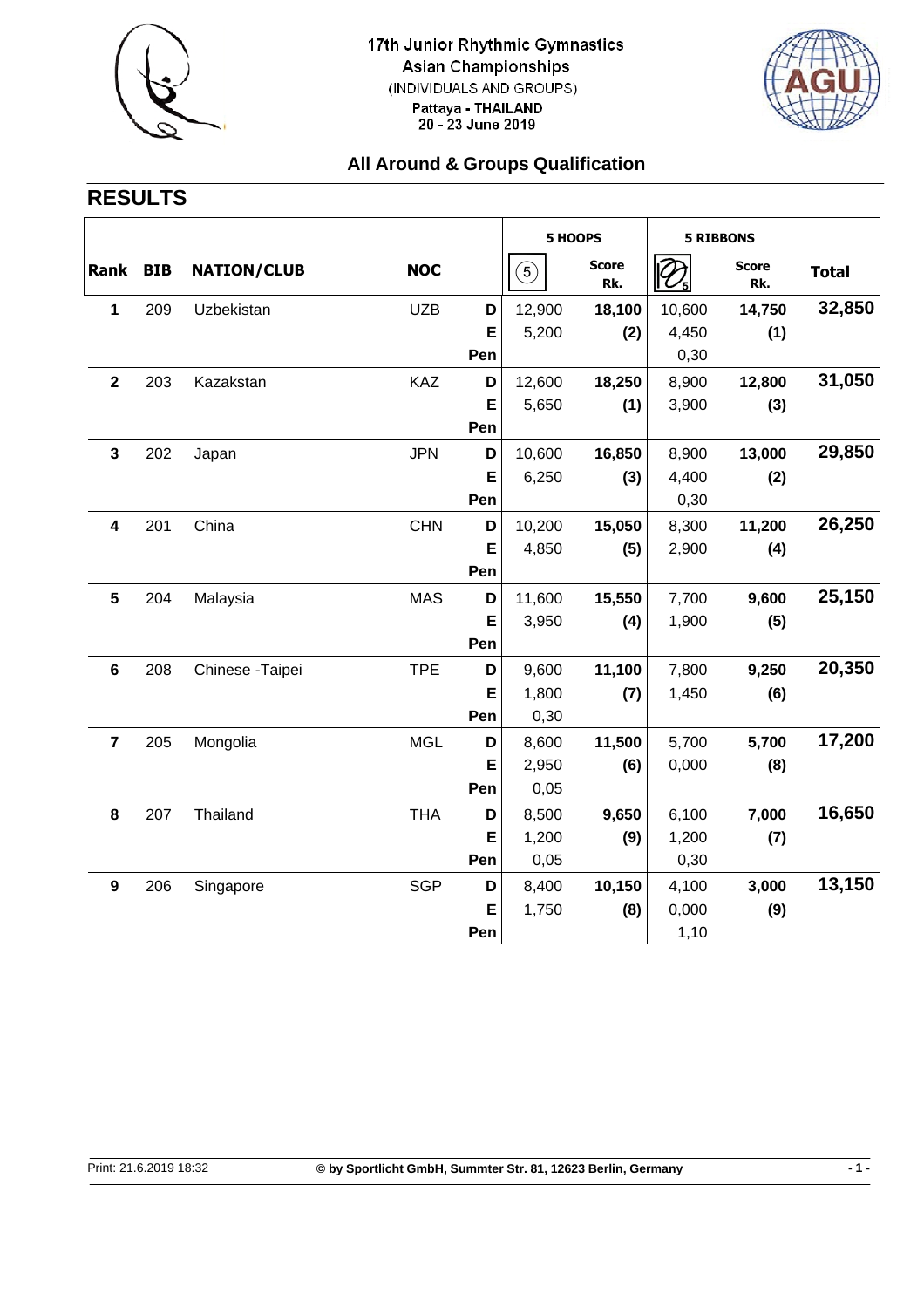



#### **Apparatus Final Groups**

## $(5)$ **RESULTS 5 HOOPS Rank BIB NAME NOC D ( DB / DA ) E Penalty Total 1** 209 Uzbekistan UZB 13,400 (4,4/9,0) 6,900 **20,300 2** 202 Japan JPN 11,000 (4,5/6,5) 6,700 **17,700 3** 203 Kazakstan KAZ 11,600 (4,0/7,6) 5,750 **17,350 4** 204 Malaysia MAS 11,400 (4,1/7,3) 5,200 **16,600**

| 5            | 206   | Singapore            | SGP  | $9,700$ $(4,2/5,5)$ $3,500$ | 13.200 |
|--------------|-------|----------------------|------|-----------------------------|--------|
|              | 6 201 | China -              | CHN. | $9,500$ $(3,2/6,3)$ $3,650$ | 13.150 |
| $\mathbf{7}$ |       | 208 Chinese - Taipei | TPE  | 8,900 (3,5/5,4) 4,000       | 12.900 |
| 8            | 205   | Mongolia             | MGL  | 8,500 (3,2/5,3) 3,650       | 12,150 |